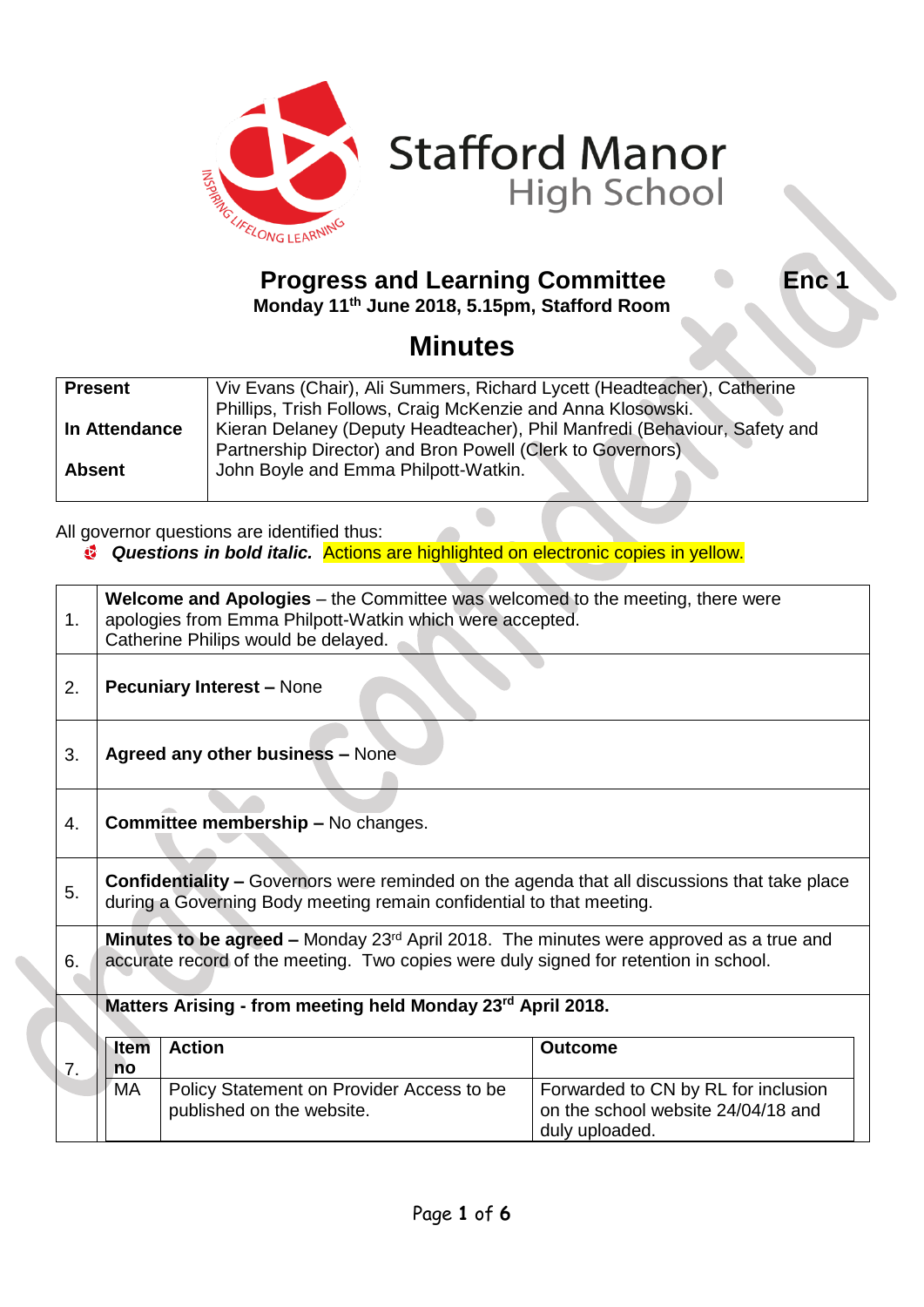|     | Attendance, behaviour and punctuality - data circulated within the call out papers.                                                                                                                                                                                                                                                                                                                 |  |  |
|-----|-----------------------------------------------------------------------------------------------------------------------------------------------------------------------------------------------------------------------------------------------------------------------------------------------------------------------------------------------------------------------------------------------------|--|--|
|     | Attendance - Some unauthorised holidays are evident, they account for 10% of all absences;<br>some requests for fines have been issued.                                                                                                                                                                                                                                                             |  |  |
|     | Year 10 persistent absentees (PA) are being monitored and action plans are in place.                                                                                                                                                                                                                                                                                                                |  |  |
|     | Governors asked if the lower attendance this month is due to PA or otherwise -<br>the committee were informed that 30% of PA is due to medical grounds, often quite<br>complex.                                                                                                                                                                                                                     |  |  |
|     | 5.28pm CP joined the meeting.                                                                                                                                                                                                                                                                                                                                                                       |  |  |
| 8.  | SMHS is getting parents involved as early as possible. Earlier intervention strategies were<br>being investigated to address this for current Year 10. It is vital that the problem be tackled<br>early and conversations are being held now.                                                                                                                                                       |  |  |
|     | There had been additional in year admission Year 11 students joining SMHS who had long term<br>previous attendance issues.                                                                                                                                                                                                                                                                          |  |  |
|     | <b>Behaviour –</b> The table shows that 73% of incidents in Year 7 were caused by 7 students. It is<br>persistent low level disruption. In Year 8, of the 11 repeat offenders, 8 are taking part in an<br>intense programme with Mr Keeling to address behaviour. Home life is an issue for many of<br>these students. Data is promising.                                                           |  |  |
|     | SMHS are looking at how Year 6 children are prepared for life in Year 7 and how to manage<br>this transition successfully.                                                                                                                                                                                                                                                                          |  |  |
|     | Fixed term exclusions are below the national average which is promising. SMHS are<br>concentrating on key individual students.                                                                                                                                                                                                                                                                      |  |  |
|     | PM asked the committee is the format of the report was satisfactory $-$ he was assured that the<br>Committee is happy with the information and format.                                                                                                                                                                                                                                              |  |  |
|     | Governors asked if listing male and female was a fair representation – they were<br>told that it is the usual way of reporting data and required for external audits. The issue<br>of potential gender fluidity was recognised.<br>G                                                                                                                                                                |  |  |
|     | PM was thanked for his report and hard work. 5.42pm PM left the meeting.                                                                                                                                                                                                                                                                                                                            |  |  |
|     | <b>Discuss Monitoring and Review Schedule</b>                                                                                                                                                                                                                                                                                                                                                       |  |  |
| 9.  | Strategic will discuss on Monday 18 <sup>th</sup> June and put forward a proposed streamlined schedule<br>for next year. The committee have confidence in the Senior Leadership Team (SLT) to identify<br>a suitable timetable that will drive meeting frequency and dates for the forthcoming year which<br>marries with the school data collection dates and other school commitments.            |  |  |
|     | Governors requested that the Autumn term meeting be earlier than October - it<br>G.<br>was agreed that the first meeting of the academic year be held on the 24 <sup>th</sup> September<br>2018. It was agreed that Strategic review meeting dates on the 18 <sup>th</sup> June 2018 and put<br>forward a draft list of dates for agreement at the FGB to be held on the 5 <sup>th</sup> July 2018. |  |  |
|     | Learning - Quality of Teaching summary - verbal update by RL.                                                                                                                                                                                                                                                                                                                                       |  |  |
| 10. | 4 external reviews have taken place since Christmas. Ofsted in January, 2 from the Local<br>Authority and 1 external RE. All had a teaching focus and each validated where the school                                                                                                                                                                                                               |  |  |

 $\overline{\phantom{0}}$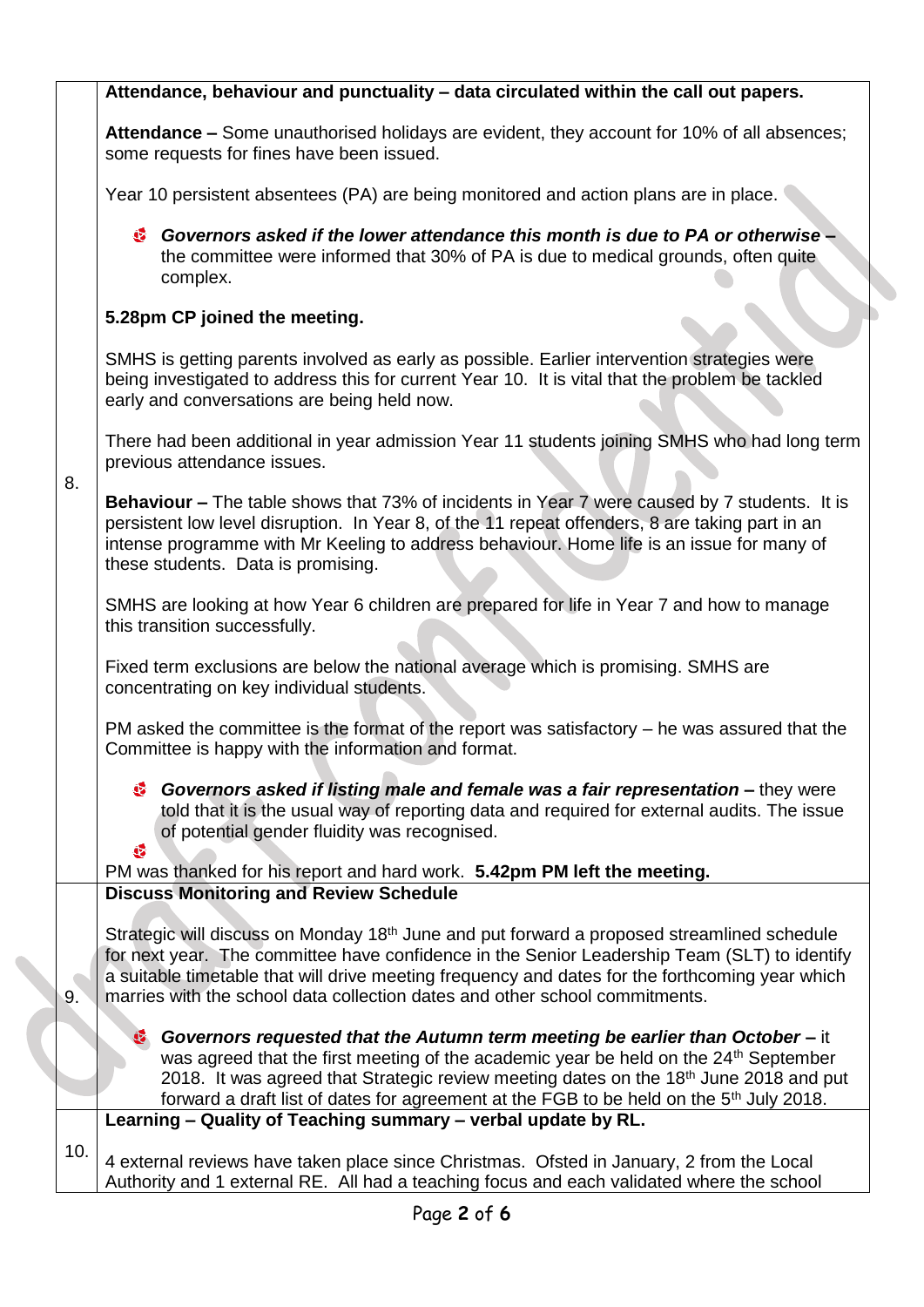judges itself to be. All reports are available from RL. Quality Assurance had been carried out this half term.

- *Governors asked if the gap since the first QA had been too long –* they were assured that the Ofsted inspection in January 2018 had coincided with the timing of the 2<sup>nd</sup> round of QA.
- *Governors asked where SMHS is regards the issue with boys English as identified by Ofsted –* Governors were told that the weakness had been pin pointed prior to the Ofsted visit and a comprehensive action plan in had already been in place which Ofsted were satisfied with. It was acknowledged that some boys are still struggling but that it is firmly on the agenda.
- *Governors asked what the quality of teaching was in English –* there is one unqualified teacher in the department and that the Year 11 students were taught by the 2 qualified teachers. There will be a change of staff in this department and both new teachers are experienced. The pace of improvement has been encouraging. It was accepted that this year had been disjointed due to maternity leave but that a settled year is anticipated in the Autumn.

**Careers Strategy – verbal update by RL -** The Government Careers strategy was published in January 2018. Details can be found in the Governor Information Pack. It forms an enrichment curriculum that should provide quality information for Students to base their choices upon, to enable them to see what is available and improve their knowledge of the world of work. It is a valuable piece of legislation for students. It consists of the following which should be in place by 2020:-

## **The eight Gatsby benchmarks of Good Career Guidance**

- 1. A stable careers programme
- 2. Learning from career and labour market information
- 3. Addressing the needs of each pupil
- 4. Linking curriculum learning to careers
- 5. Encounters with employers and employees
- 6. Experiences of workplaces
- 7. Encounters with further and higher education
- 8. Personal guidance

Every student should have contact with an employer each year. There are statutory elements to the legislation including having a named member of staff and that the Provider Access Statement be published on the school website.

SMHS will encourage organisations to come into school to talk to students. A link Governor should be appointed.

*Governors noted that it is common place for students to have a work experience placement in Year 10 –* it was emphasised that provision must be good and that finding such can be challenging.

*Governors asked who the school lead was –* they were informed that it is Karen Burns. She is an experienced Careers co-ordinator.

Careers guidance should be an integral part of education as a whole. Skills for life should also be developed and would form the 'currency', 'character' and 'culture' of each student. RL has investigated various avenues including the Enterprise Company. He has met with representatives from Perkins Diesels, the NHS and McDonalds. The Local Labour market has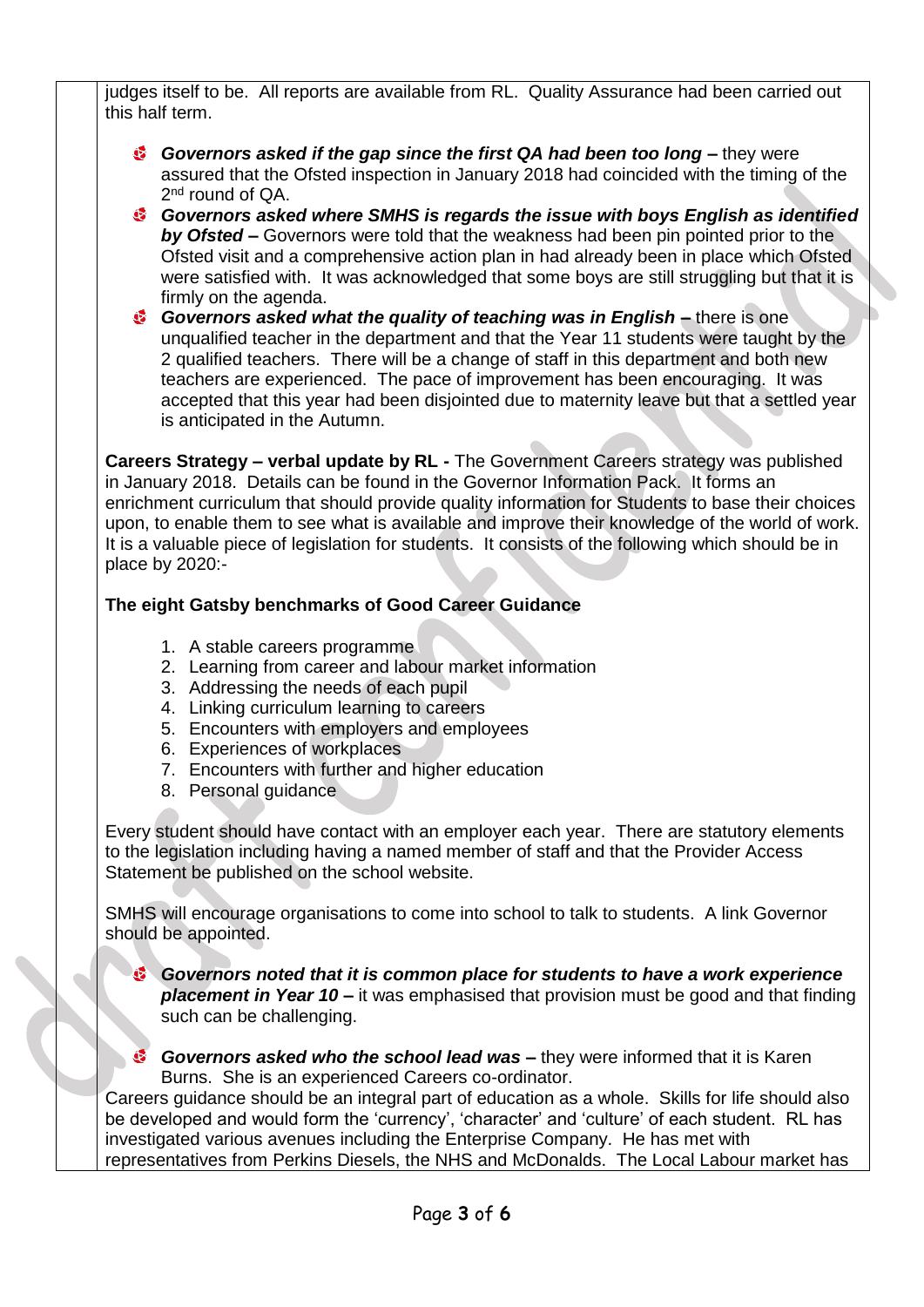|    | been evaluated. RL has attended the local careers hub and is representing Staffordshire<br>Headteacher's on the Careers Enterprise Heads Consultation Group (national).                                                                                                                                                                                                                                                                                                                             |  |  |  |
|----|-----------------------------------------------------------------------------------------------------------------------------------------------------------------------------------------------------------------------------------------------------------------------------------------------------------------------------------------------------------------------------------------------------------------------------------------------------------------------------------------------------|--|--|--|
|    | <sup>5</sup> Governors stated that there is a substantial amount of construction taking place<br>in Stafford currently and suggested this is an avenue to be explored.                                                                                                                                                                                                                                                                                                                              |  |  |  |
|    | RL is meeting with the Stafford College Leadership team on the 2 <sup>nd</sup> July 2018 to discuss the<br>way forward.                                                                                                                                                                                                                                                                                                                                                                             |  |  |  |
|    | Pixl Edge – this is their own programme and should provide a useful source of support.                                                                                                                                                                                                                                                                                                                                                                                                              |  |  |  |
|    | By collaborating with outside organisations SMHS will be providing best advice to students for a<br>best fit for them on an individual basis.                                                                                                                                                                                                                                                                                                                                                       |  |  |  |
|    | <b>Progress</b>                                                                                                                                                                                                                                                                                                                                                                                                                                                                                     |  |  |  |
|    | Key Stage 5 - current position. All subjects are listed on the information sent out to<br>Governors in the call out pack. The rigour of Vocational subjects had increased. The number<br>of courses on offer at SMHS this year is slightly down on last year. The data presented is from<br>April and is the final predictions.                                                                                                                                                                     |  |  |  |
|    | Governors asked if the M in the grades represents merit - it was confirmed that it<br>does.<br>Governors asked what the equivalent is compared with a GCE – this is just under a<br>$C_{\cdot}$                                                                                                                                                                                                                                                                                                     |  |  |  |
|    | There are now 17 students in Year 12. Retention levels were discussed and reviewed.                                                                                                                                                                                                                                                                                                                                                                                                                 |  |  |  |
| 11 | <b>Governors asked if any external tests had been taken –</b> it was confirmed that they<br>had.                                                                                                                                                                                                                                                                                                                                                                                                    |  |  |  |
|    | The entrance standard for Vocational subjects has been increased for September 2018. It was<br>noted that the figures given for Sports Leadership will alter.                                                                                                                                                                                                                                                                                                                                       |  |  |  |
|    | It is vital that what is best for Students is the paramount consideration. Numbers for September<br>2018 will be lower than this year; it is a small cohort. SMHS must offer the right courses and<br>retention figures must be examined.                                                                                                                                                                                                                                                           |  |  |  |
|    | Depth of detail to report to governors on the results to be announced in August 2018 and<br>to whom. It was agreed that headline figures will be sent out to all Governors and will focus on<br>the attainment data. It will be noted that this information can change. To be emailed out on<br>Friday 24 <sup>th</sup> August by Clerk to Governors.                                                                                                                                               |  |  |  |
|    | Governors asked if there would be result predictions at the FGB to be held on the<br>5 <sup>th</sup> July 2018 – it was confirmed that there would be.                                                                                                                                                                                                                                                                                                                                              |  |  |  |
|    | Safeguarding update                                                                                                                                                                                                                                                                                                                                                                                                                                                                                 |  |  |  |
| 12 | There is a new set of requirements to be in place for 3 <sup>rd</sup> September 2018. There is an<br>emphasis on Special Educational Needs, disability and Looked After Children. Access to<br>3G/4G mobile technology in school is addressed among other changes. The Safeguarding<br>Policy and Procedures will need to be revised, RL and AB have this in hand. The policy should<br>be local to the school, guidance will be sought to ensure this is a workable and user friendly<br>document. |  |  |  |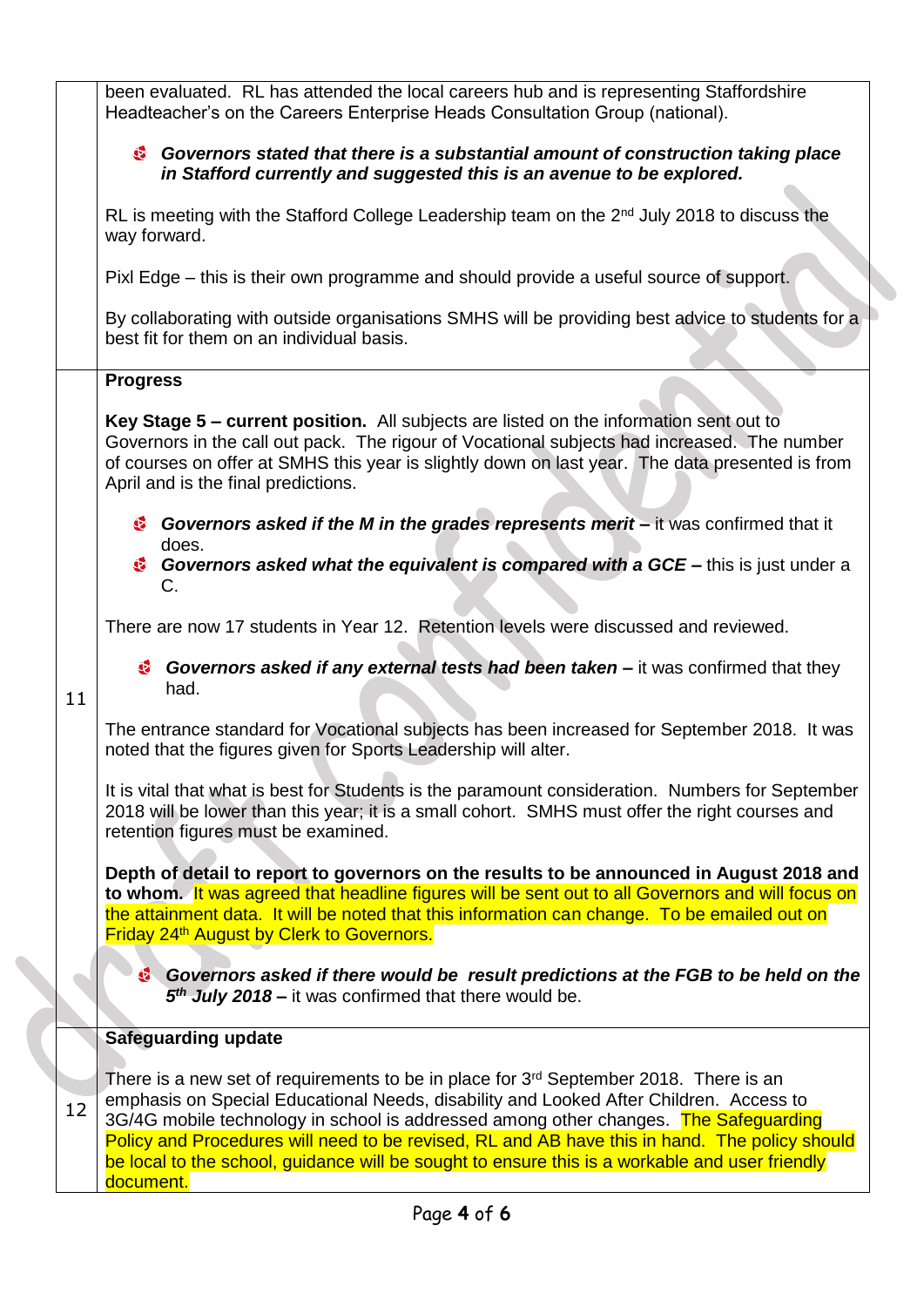|    | <b>Policies and Procedures</b>                                                                                                                                                                                                                                                                                                                                                                                                                                                                                                    |  |
|----|-----------------------------------------------------------------------------------------------------------------------------------------------------------------------------------------------------------------------------------------------------------------------------------------------------------------------------------------------------------------------------------------------------------------------------------------------------------------------------------------------------------------------------------|--|
|    | <b>Supporting Students with Medical Conditions:</b> - Policy had been reviewed in September<br>2016 but needs to be updated in line with the most recent DfE statutory guidance which<br>recognises the need for supporting complex mental health issues as well as physical health and<br>other Safeguarding requirements.<br>Students are advised that they any medication should be administered correctly by a qualified<br>First Aider. It was acknowledged that self-medication is difficult to police. The transition from |  |
|    | Year 6 to Year 7 needs reviewing, as does Year 11 transition regards the sharing of medical<br>information (which is permissible).                                                                                                                                                                                                                                                                                                                                                                                                |  |
|    | Governors asked if the school insurance policy is fit for purpose regards support                                                                                                                                                                                                                                                                                                                                                                                                                                                 |  |
| 13 | staff dealing with medical incidents.<br><b>Governors asked what the ratio of First Aiders to students was and whether</b><br>6                                                                                                                                                                                                                                                                                                                                                                                                   |  |
|    | <b>SMHS was compliant.</b><br>Governors asked how many students have EHC Plans - AB will have this                                                                                                                                                                                                                                                                                                                                                                                                                                |  |
|    | information to hand and will be asked to add the number to her report or to inform the<br>Board should any substantial change occur.                                                                                                                                                                                                                                                                                                                                                                                              |  |
|    | Governors asked how often EHC Plans were reviewed - This is either every 6<br>months or once a year depending on the individual case.                                                                                                                                                                                                                                                                                                                                                                                             |  |
|    | Governors wanted to make sure that SMHS can provide sufficient provision is in<br>place should the need arise.                                                                                                                                                                                                                                                                                                                                                                                                                    |  |
|    | It was noted that AB has attended training on Mental Health First Aid.                                                                                                                                                                                                                                                                                                                                                                                                                                                            |  |
|    | It was agreed that this policy be reviewed at the second meeting in the new academic year.                                                                                                                                                                                                                                                                                                                                                                                                                                        |  |
|    | Any Other Business - as agreed in item number 3 -                                                                                                                                                                                                                                                                                                                                                                                                                                                                                 |  |
| 14 | AK advised the committee that the School Prom is scheduled to be held on the 28 <sup>th</sup> June 2018<br>at Sandon Hall – students will be arriving from 6.30pm onwards. All Governors are welcome to<br>come and watch. BP to advise all Governors via email.                                                                                                                                                                                                                                                                  |  |
| 15 | Confidentiality - There were no items identified as being required to be placed on a<br>confidential appendix.                                                                                                                                                                                                                                                                                                                                                                                                                    |  |
| 16 | Date and Time of Next Meeting $-24th$ September 2018 at 5.15pm                                                                                                                                                                                                                                                                                                                                                                                                                                                                    |  |

The meeting ended at 7.05pm

Signed - Chair of Progress and Learning Committee Date – 24<sup>th</sup> September 2018

## **Actions required**

| Item no | Action                                                                                     | Responsibility   Outcome                |                                                  |
|---------|--------------------------------------------------------------------------------------------|-----------------------------------------|--------------------------------------------------|
|         |                                                                                            | of/deadline                             |                                                  |
| 11      | It was agreed that headline figures will be<br>sent out to all Governors and will focus on | $KD/BP$ 24 <sup>th</sup><br>August 2018 | Completed by KD:- KS5<br>16/08/18 & KS4 24/08/18 |
|         | attainment data. It will be noted that this                                                |                                         |                                                  |